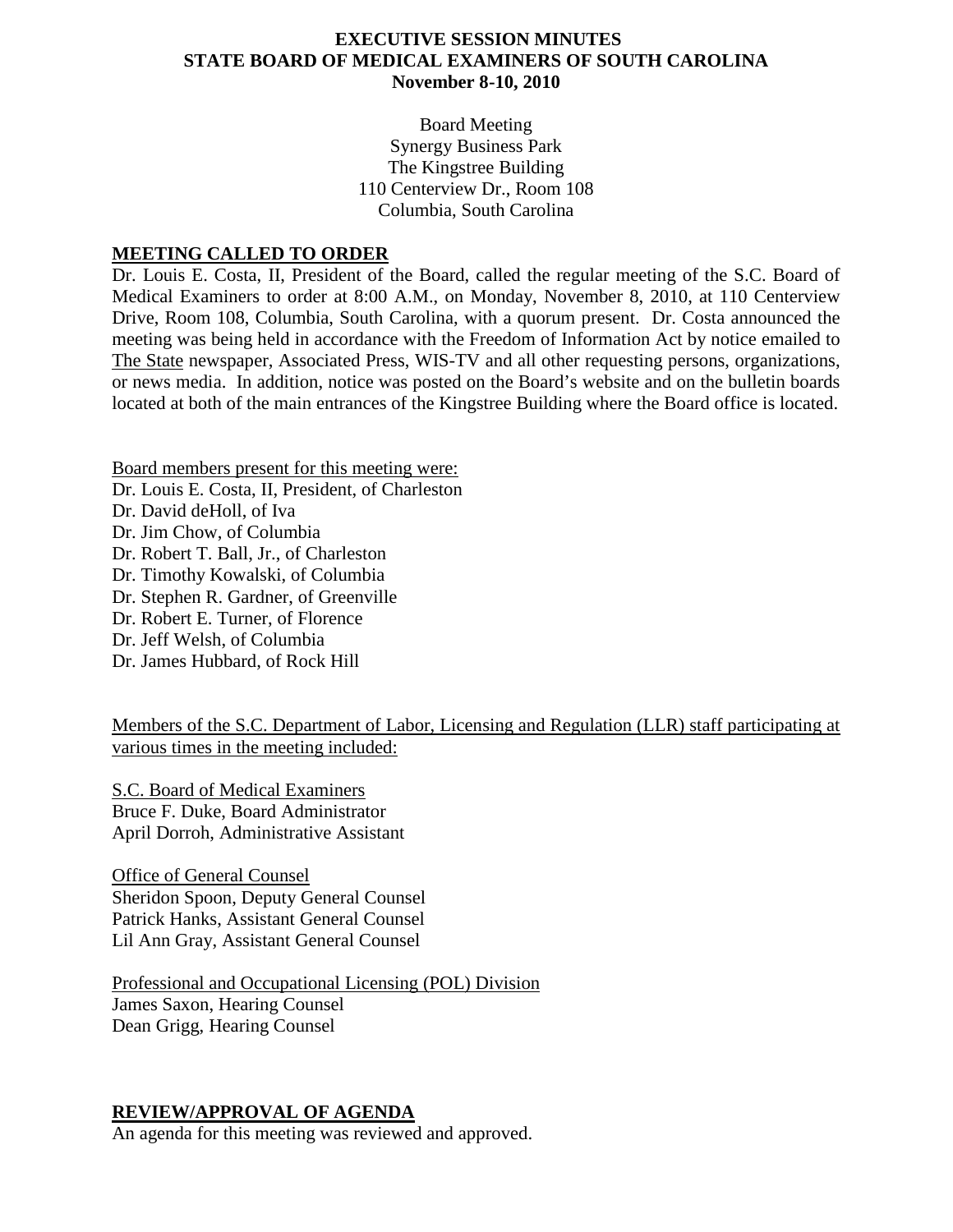#### \_\_\_\_\_\_\_\_\_\_\_\_\_\_\_\_\_\_\_\_\_\_\_\_\_\_\_\_\_\_\_\_\_\_\_\_\_\_\_\_\_\_\_\_\_\_\_\_\_\_\_\_\_\_\_\_\_\_\_\_\_\_\_\_\_\_\_\_\_\_\_\_\_ **REVIEW/APPROVAL OF MINUTES FROM AUGUST 2010 BOARD MEETING:**

### **A motion was made to approve the Minutes as amended by Dr. Hubbard. Dr. Welsh seconded the motion and it was unanimously passed.**

#### **PA COMMITTEE MEETING RECOMMENDATIONS Physician Assistant Advisory Committee Meeting Recommendations**

**Held October 8, 2010 at LLR 110 Centerview Dr Columbia, SC 29210 2:00 PM**

**The committee members participating were as follows: Mr. Keith Stewart, Marion, SC; Cindy Bostic, Gilbert, SC; Dr. William Hueston, Charleston, SC; Dr. Robert Ball, Charleston, SC; Dr. Jack Scheuer, Camden, SC and Mr. Harold Harvey, Hampton, SC. Staff participating were Bruce Duke, Administrator; Sheridon Spoon, Legal Counsel; April Dorroh, Administrative Assistant; and Ieshia Watson, Administrative Specialist.**

**The meeting was called to order at 2:10 pm with a quorum of committee members. Committee members were distributed an agenda and minutes from the July 9, 2010 meeting prior to this meeting. It was noted that LLR announced the meeting through all proper channels.**

#### **Applicant Appearance**

**Lisa Parsons appeared before the Committee to explain "yes" answers on her application. After further review Ms. Parsons was approved for Temporary Licensure.**

**----**

**Minutes/recommendations from July 9, 2010 meeting were approved as written without concern.**

**---**

**Physician Assistant committee meeting dates were approved for 2011.**

**----**

**Recommendations and Requests for Committee Opinion:**

**1. William Brett Boring, P.A. and his supervising physician, Dr. Frederick James Hamilton requested OJT of performing joint injections (Shoulder and Knee).**

**After discussion, it was decided to add OJT 5-5-5(5 Observing / 5 Assisting / 5 Performing) each joint to approve the request of Joint Injections (Shoulder and Knee).**

**2. Christina S Burr, P.A. and her supervising physician, Dr. Bradley Paul Presnal requested OJT for Fluoroscopy guided joint aspirations and injections.**

**After discussion it was decided to approve the request with the addition of Hip to Fluoroscopy guided hip joint aspirations and injections.**

**3. Michael Adam, P.A. and his supervising physician, Dr. Allen Lee Sloan requested OJT of Fluoroscopy guided joint aspirations and injections.**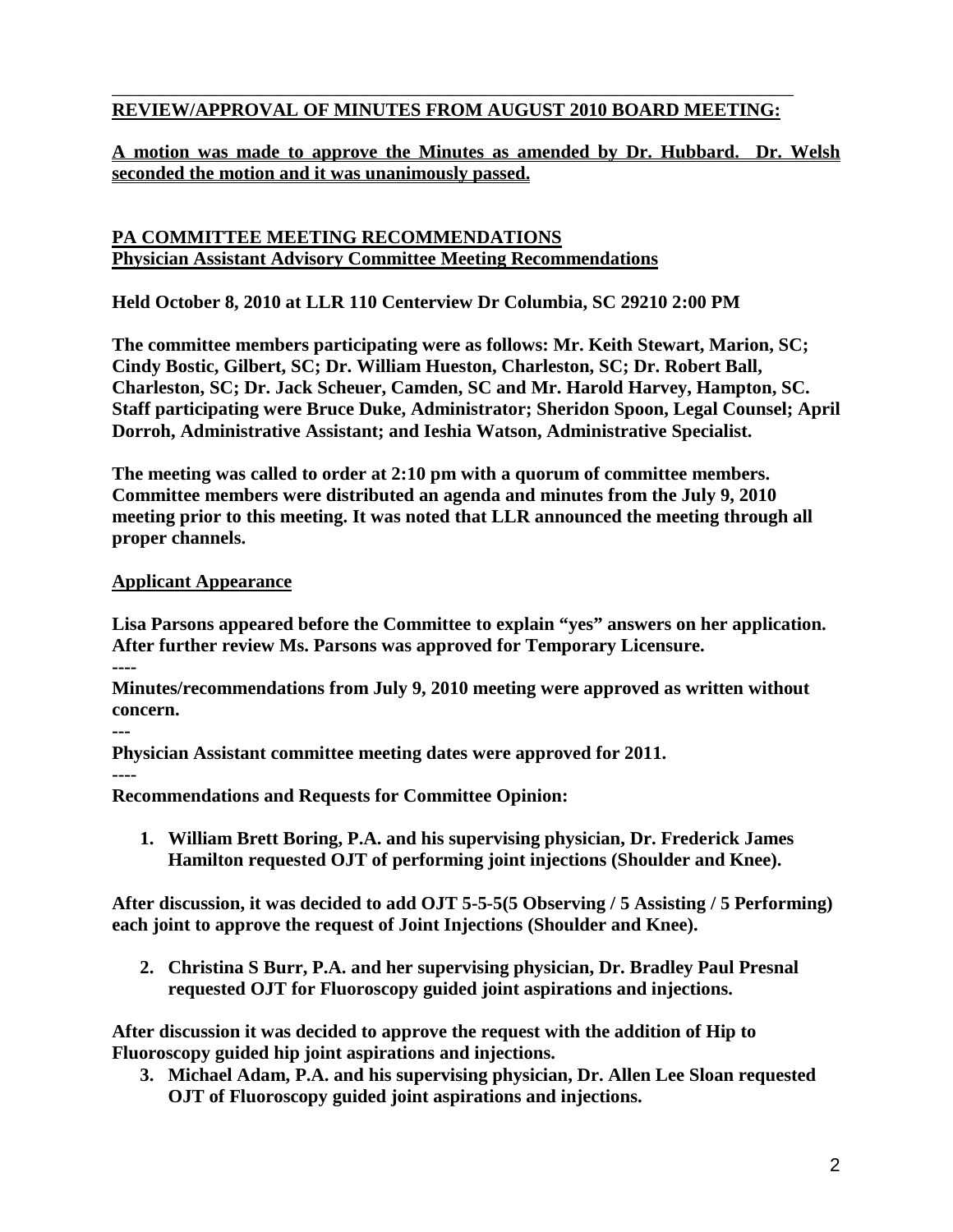**After discussion it was approved with the addition of Knees, Shoulders and Elbow with OJT 5-5-5 (5 Observing / 5 Assisting / 5 Performing) each of the 3 joints requested.**

\_\_\_\_\_\_\_\_\_\_\_\_\_\_\_\_\_\_\_\_\_\_\_\_\_\_\_\_\_\_\_\_\_\_\_\_\_\_\_\_\_\_\_\_\_\_\_\_\_\_\_\_\_\_\_\_\_\_\_\_\_\_\_\_\_\_\_\_\_\_\_\_\_

**4. Christy Chalhub Roberts, P.A. and her supervising physician, Dr. Marianne Way Rosen requested Additional task to initiate Isotretinoin therapy.**

**After discussion it was decided to approve the additional task.**

**5. Abby Floyd Kirby, P.A. and her supervising physician, Dr. Andrew James Reynolds requested additional task of High School Sports Physical, Pulmonary Stress Test, Cardiac Stress Test, Hemorrhoidectomy / Laceration, and Ultrasound guided joint injections: knee, hip, shoulder, elbow, and wrist.**

**After extensive discussion and review the committee approved high school sports physicals, and evacuation of Thromboses External Hemorrhoids but not Hemorrhoidectomy. Endoscopy as additional tasks. Pulmonary Stress Test, Cardiac Stress Test, and Ultrasound guided joint injections: knee, hip, shoulder, elbow, wrist must be requested with OJT. Protocols must be provided for Pulmonary Stress Testing and Cardiac Stress Testing.**

**6. Michael Yvan Streahle, P.A. and his supervising physician, Dr. Robert Douglas Bibb is requesting to petition to have the ability to initialize therapy with the use of Accutane.**

**After Discussion the request was denied.**

**7. Danielle Makupson, P.A. and her supervising physician Dr. Robert Puchalski are requesting Off Site Practice 29 mins / 23.85 miles and 55 mins / 46.74 miles.**

**After Discussion there was a motion to approve Off Site Practice.** 

**8. Ashley Lenore Smith, P.A. and her supervising physician Dr. Artur Wilkoszewski are requesting Off Site Practice 2 mins / 1.09 miles**

**After Discussion the request was approved for Off Site Practice.**

#### **---**

**Physician Assistants issued Temporary licenses and have been interview and approved for Permanent Licenses.**

**After review and discussion of amended/modified scopes, a motion was made to approve all 52 applicants for permanent licensure. Motion Passed**

**Scope of Practice Guidelines approved by William Hueston, M.D.**

**After review it was decided to approve all 13 Scopes that had been reviewed and approved by William Hueston, M.D.**

**Scope of Practice Guidelines approved by Jack Schuer, M.D.**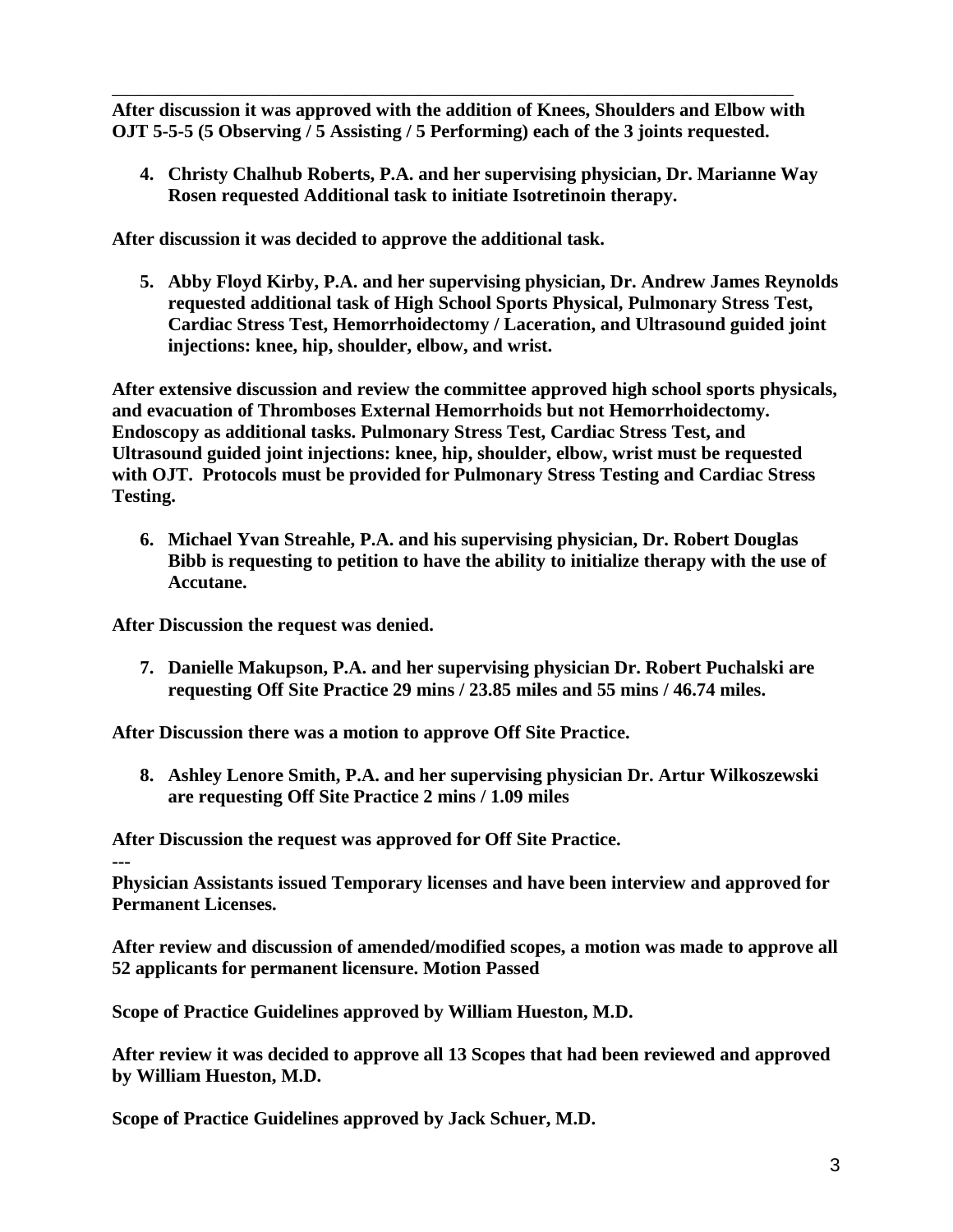**After review it was decided to approve all 2 scopes that have been reviewed and approved by Jack Schuer, M.D.**

\_\_\_\_\_\_\_\_\_\_\_\_\_\_\_\_\_\_\_\_\_\_\_\_\_\_\_\_\_\_\_\_\_\_\_\_\_\_\_\_\_\_\_\_\_\_\_\_\_\_\_\_\_\_\_\_\_\_\_\_\_\_\_\_\_\_\_\_\_\_\_\_\_

**Scope of Practice Guidelines approved by Lisa Sand, P.A.**

**After review it was decided to approve the 1 scope that has been reviewed and approved by Lisa Sand, P.A.**

**Scope of Practice Guidelines approved by Mr. Reamer Bushardt, P.A.**

**After review it was decided to approve 1 scope that has been reviewed and approved by Mr. Reamer Bushardt, P.A.**

**Scope of Practice Guidelines approved by Keith Stewart, P.A.**

**After review it was decided to approve all 8 Scopes that had been reviewed and approved by Keith Steward, P.A.**

**Scope of Practice Guidelines approved by Stephen Gardner, M.D.**

**After review it was decided to approve all 5 Scopes that had been reviewed and approved by Dr. Gardner, M.D.**

**Scope of Practice Guidelines approved by Harold Harvey, P.A.**

**After review it was decided to approve all 12 Scopes that had been review and approved by Harold Harvey, P.A.**

**--- Other Discussion Points**

**A final call for other points of discussion or clarifications was made and it was decided that Arnie Metts whom was a prior member of the committee will help review scopes in the future.** 

### **Elections**

**Martha Green, P.A., MUSC was recommended to replace Reamer Bushardt, P.A. Stacy Day, MSW, LMSW was recommended to replace Graham Adams Jack Scheuer, Jr, M.D. was recommended to stay on committee for next term ---**

**Dr. Hueston made a motion to adjourn at 4:30 pm and Mr. Stewart seconded the motion. An announcement of upcoming meeting was made:**

**The next meeting is scheduled for January 11, 2010 2:00 P.M.**

**Dr. Ball made a motion to approve the Physician Assistant's Advisory Committee recommendations. Dr. Gardner seconded the motion and it was unanimously passed.**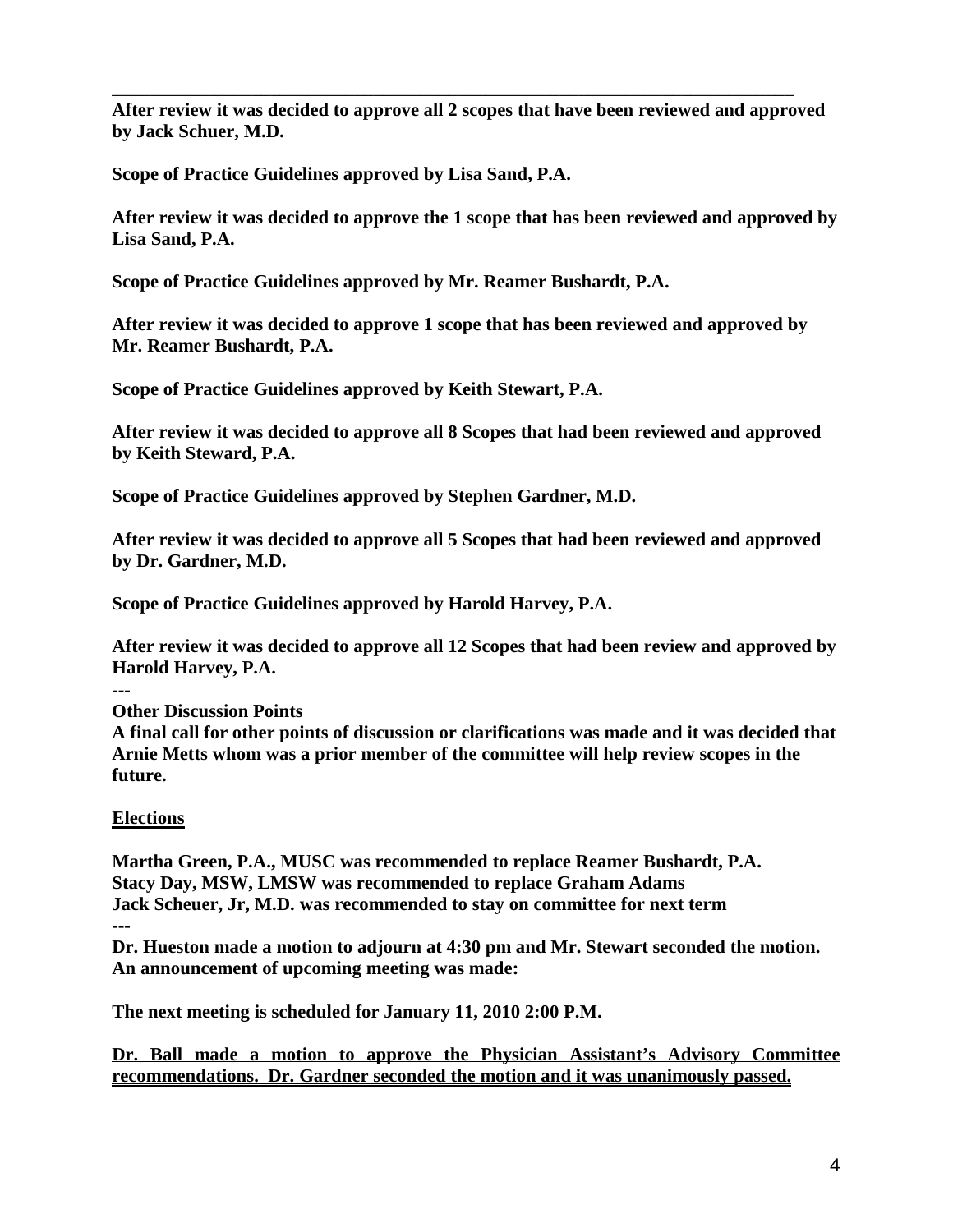#### **FINANCIAL REPORTS**

**Tracy McCarley, Education Coordinator at LLR appeared and informed the Board that she would be providing financial reports in the future and asked the Board what specific information they would need. After a brief discussion it was agreed that a detailed report, similar to the one the Accountancy Board would receive would be provided to the Board.**

\_\_\_\_\_\_\_\_\_\_\_\_\_\_\_\_\_\_\_\_\_\_\_\_\_\_\_\_\_\_\_\_\_\_\_\_\_\_\_\_\_\_\_\_\_\_\_\_\_\_\_\_\_\_\_\_\_\_\_\_\_\_\_\_\_\_\_\_\_\_\_\_\_

### **FINAL ORDER HEARINGS**

**A motion was made and passed for the Board to go into Executive Session to conduct Final Order Hearings.** Each hearing was held in Executive Session, and a transcript of each hearing, as well as the Board's Final Order, are on file at the Board Office. After testimony for each case, the Board entered a private deliberative session. No votes were made or actions taken while the Board was in Executive Session. **A motion was made and passed to return to Public Session and the Board voted on the following sanctions after each Final Order Hearing:**

**Sheila Hockman, D.O. 2007 – 368 Final Order Hearing**

**A motion was made by Dr. Kowalski to accept the Memorandum of Agreement. Motion was seconded by Dr. deHoll Motion carries**

**Phuong Linh Domai, M.D. 2009 – 303 Final Order Hearing**

**A motion was made by Dr. Hubbard to accept the Memorandum of Agreement. Motion was seconded by Dr. Welsh Dr. Ball, Dr. Gardner and Dr. Turner dissented Motion carries**

**Floyd Cribbs, M.D. Applicant for licensure**

**Dr. Chow made a motion to allow applicant to pursue licensure in this state. Motion was seconded by Dr. Ball Motion carries**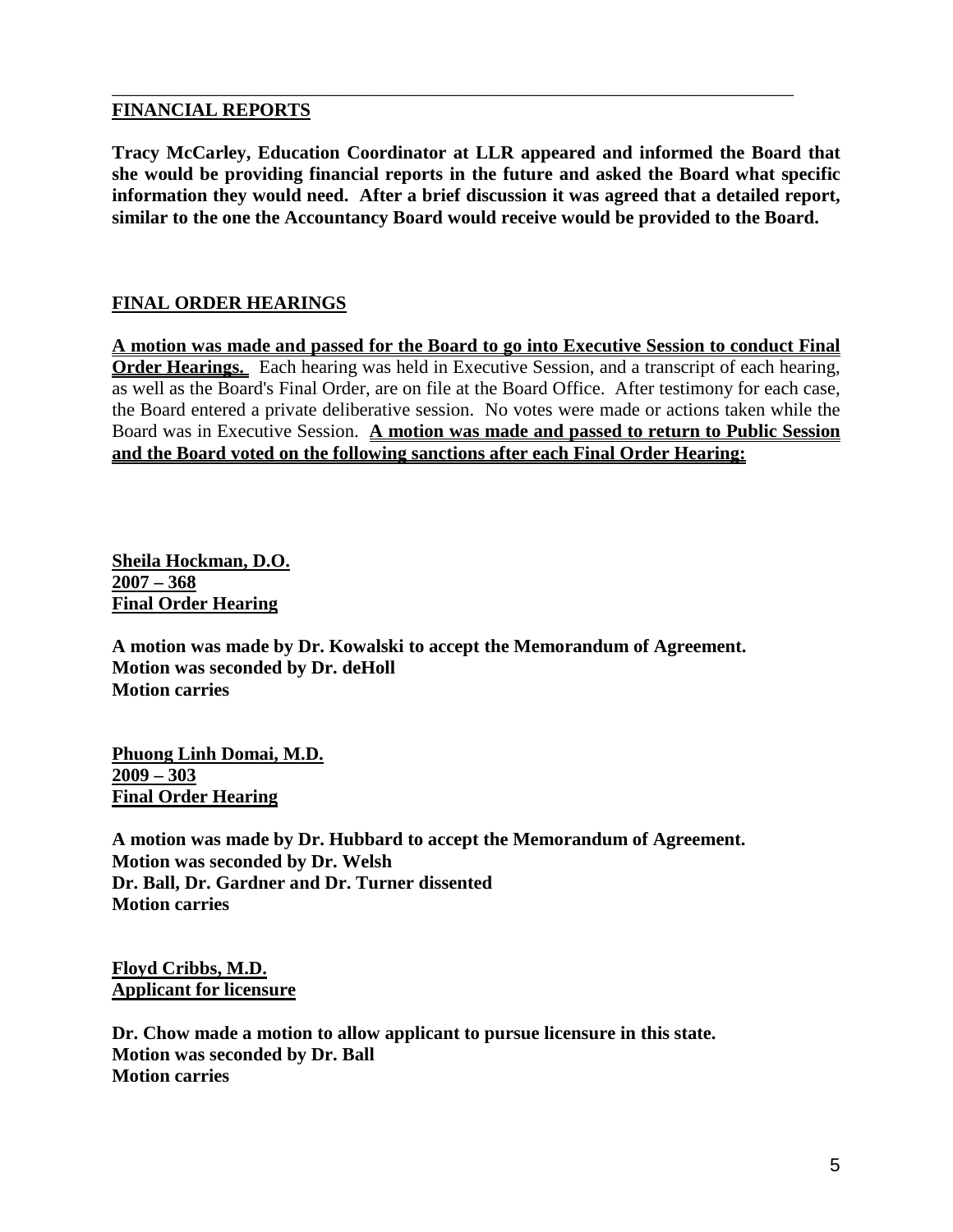#### **Thomas Luther Roberts, M.D Required Biannual Board appearance**

**Dr. Costa made note that terms and conditions remain in place at this point and that Dr. Roberts satisfied his requirement of appearing before Board.**

\_\_\_\_\_\_\_\_\_\_\_\_\_\_\_\_\_\_\_\_\_\_\_\_\_\_\_\_\_\_\_\_\_\_\_\_\_\_\_\_\_\_\_\_\_\_\_\_\_\_\_\_\_\_\_\_\_\_\_\_\_\_\_\_\_\_\_\_\_\_\_\_\_

**Beverley Duncan Wilson, M.D. 2009 – 305 Final Order Hearing**

**A motion was made by Dr. Turner as follows:**

- **Accept Memorandum of Agreement**
- **Public Reprimand**
- **Pay \$ 245.00 court cost within six months**
- **Approved Medical management course to be completed within one year**

**Motion seconded by Dr. Gardner Motion carries**

**Varun Choudhary, M.D. Applicant for licensure**

**Dr. Kowalski made a motion to allow applicant to pursue licensure with the development of an agreement that defines the nature of his practice. Dr. deHoll seconded the motion Dr. Gardner dissented**

**Motion carries**

**OGC-OIE REPORTS**

**Mr. Hanks from the Office of General Counsel, along with Mr. Dorman and Mr. Faglie from the Office of Investigations and Enforcement presented recommendations from the Investigative Review Committee** 

**Recommendation from IRC for Dismissal**

**Cases 1-28, except for numbers 5 and 11 which were recommended for letters for caution.**

**Dr. Gardner moved to accept and Dr. Ball seconded the motion**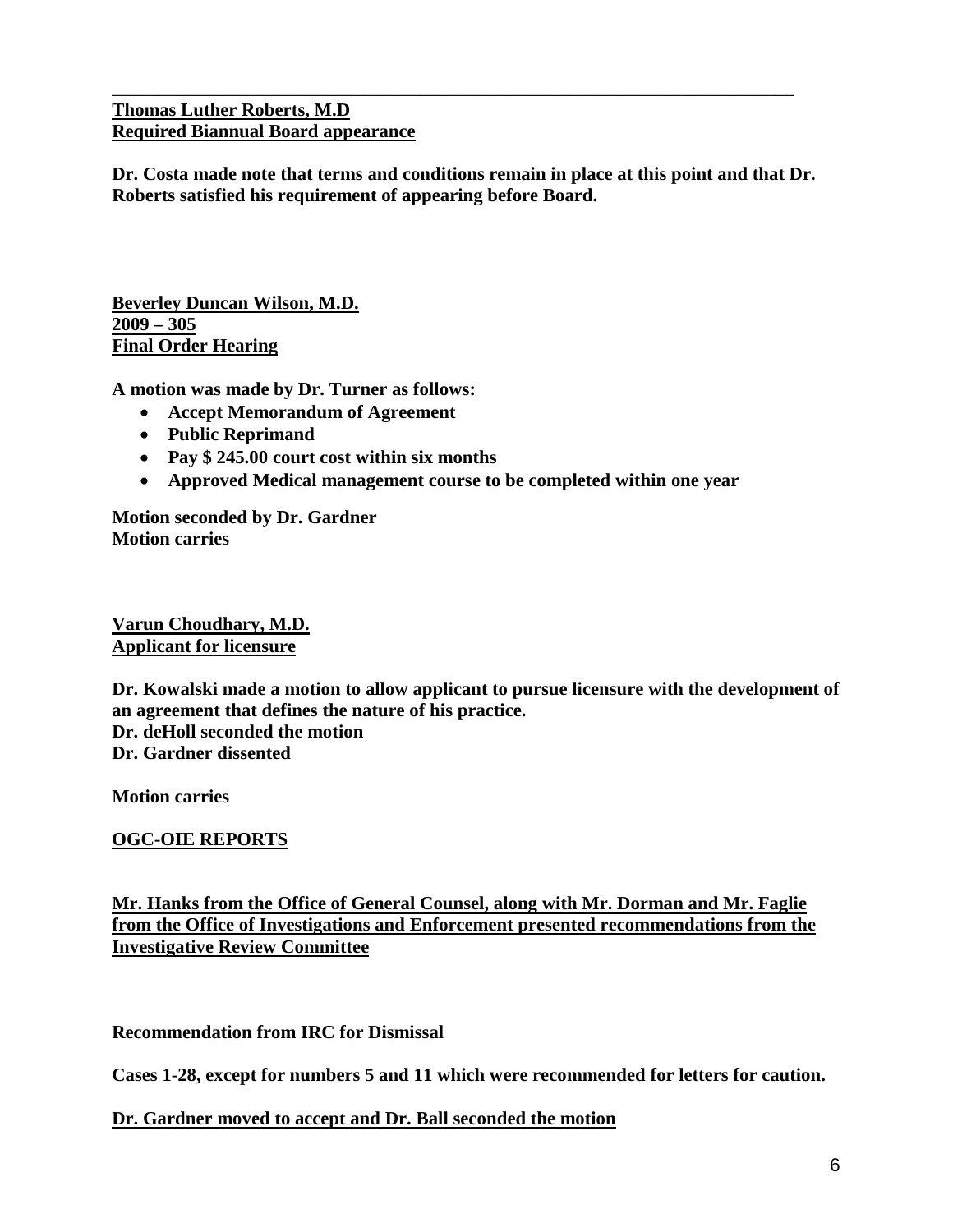#### **All in Favor**

### **Motion Carries**

**Recommendation from IRC for Formal Complaint**

**Case 29**

**Dr. Gardner moved to accept and Dr. Ball seconded the motion**

\_\_\_\_\_\_\_\_\_\_\_\_\_\_\_\_\_\_\_\_\_\_\_\_\_\_\_\_\_\_\_\_\_\_\_\_\_\_\_\_\_\_\_\_\_\_\_\_\_\_\_\_\_\_\_\_\_\_\_\_\_\_\_\_\_\_\_\_\_\_\_\_\_

**All in Favor**

**Motion Carries**

**Recommendation from IRC for Letters of Caution**

**Cases 30-40**

**Dr. Gardner moved to accept and Dr. Ball seconded the motion**

**All in favor**

**Motion Carries**

### **MEETING DATES FOR 2012**

**The following dates were approved by the Board as meeting dates for the calendar year 2012.**

**February 6-8 May 7-9 August 6-8 November 5-7** 

#### **ADJOURN**

#### **BOARD ADJOURNS AT 6:15 PM**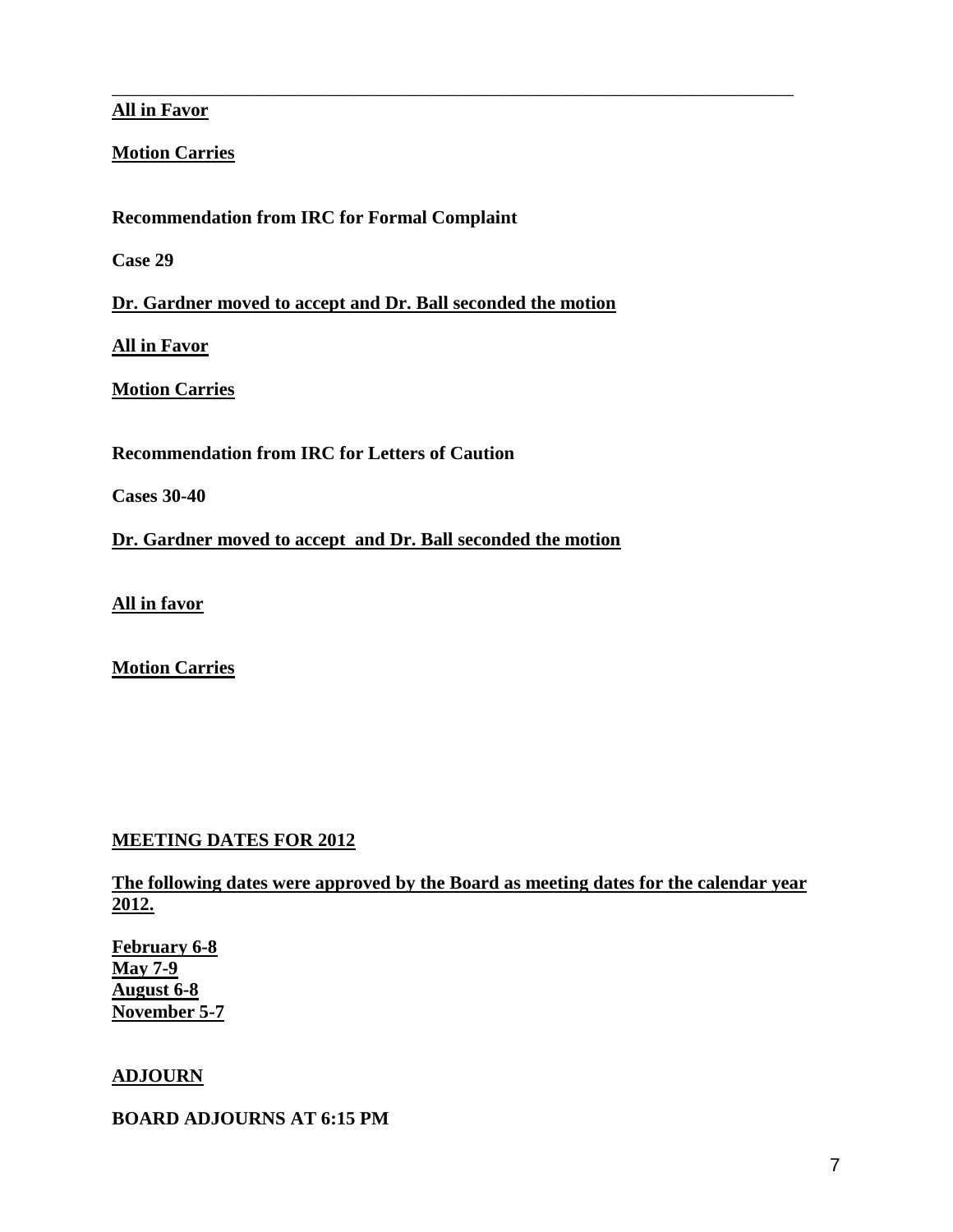### **BOARD RECONVENED AT 8:45 AM, TUESDAY, NOVEMBER 9, 2010**

\_\_\_\_\_\_\_\_\_\_\_\_\_\_\_\_\_\_\_\_\_\_\_\_\_\_\_\_\_\_\_\_\_\_\_\_\_\_\_\_\_\_\_\_\_\_\_\_\_\_\_\_\_\_\_\_\_\_\_\_\_\_\_\_\_\_\_\_\_\_\_\_\_

**James Fletcher Koon, M.D. 2010 – 125 Final Order Hearing**

**A motion was made by Dr. Gardner as follows:**

- **Accept Memorandum of Agreement**
- **Public Reprimand**
- **Prescribing course to be completed within six months**
- **Exclude Chronic Pain Management from his practice**
- **Pay \$ 504.00 in court cost within six months**
- **Pay \$ 2,000 fine within six months**

**Motion seconded by Dr. deHoll Motion carries**

**Jeffrey Lee Cain, M.D. Applicant for Licensure**

**Dr. Hubbard made a motion to allow applicant to pursue licensure in this state. Dr. deHoll seconded the motion Motion carries**

**John Justin Caulfield, M.D. Applicant for Licensure**

**Dr. Gardner made a motion to allow applicant to pursue licensure in this state with the condition he fully completes his application. Dr. deHoll seconded the motion Dr. Ball dissented Motion carries**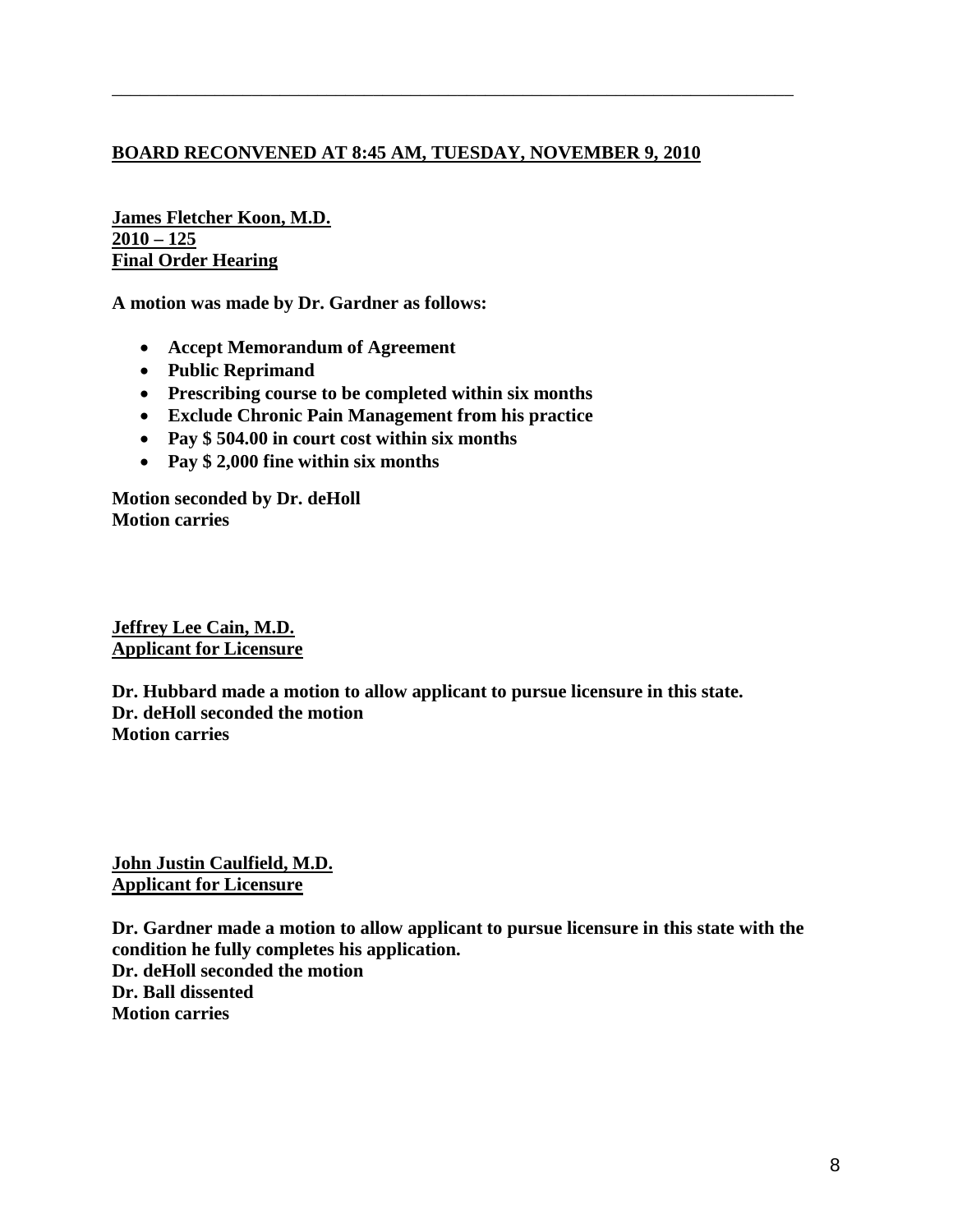#### **Florence S Schenker, M.D. Request for License Reinstatement**

**Dr. Costa made a motion to accept interview as a completion of the terms established by the previous order. Dr. Chow seconded the motion Motion carries**

\_\_\_\_\_\_\_\_\_\_\_\_\_\_\_\_\_\_\_\_\_\_\_\_\_\_\_\_\_\_\_\_\_\_\_\_\_\_\_\_\_\_\_\_\_\_\_\_\_\_\_\_\_\_\_\_\_\_\_\_\_\_\_\_\_\_\_\_\_\_\_\_\_

**Steven Keen, P.A. Request to be released from Board Agreement**

**Dr. Gardner made a motion to release Mr. Keen from his Board Agreement. Dr. deHoll seconded the motion Motion carries**

**Kirk Mauro, M.D. Applicant for Licensure**

**Dr. Ball made a motion to allow applicant to pursue licensure in this state. Dr. Turner seconded the motion Motion carries**

**Timothy Hanley, RCP Applicant for Licensure**

**The SC Board of Medical Examiners decided that Mr. Hanley's application needs to be reviewed by RCP Committee for recommendations.**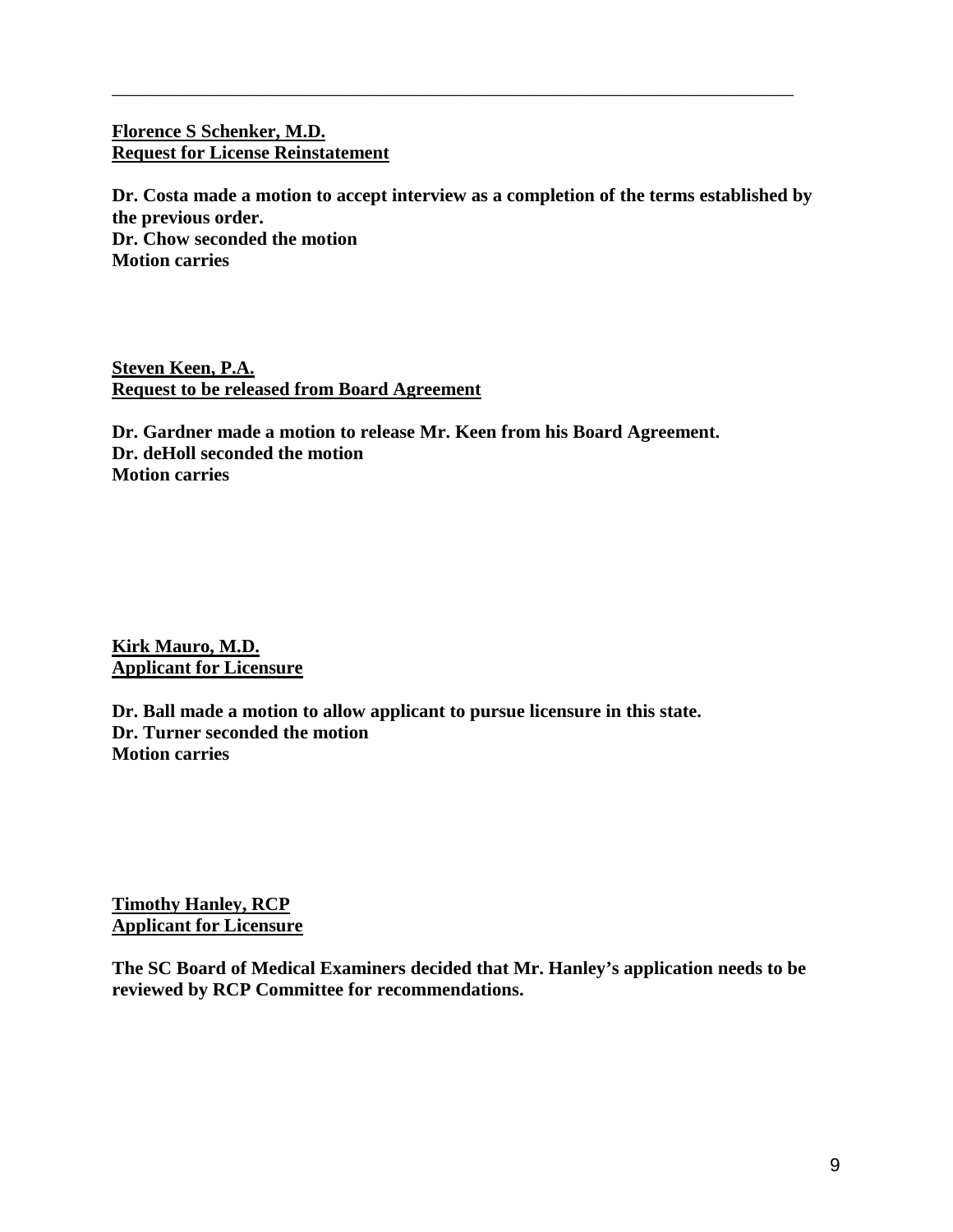# **ADJOURN**

## **THE BOARD ADJOURNED AT 5:50 PM.**

### **BOARD RECONVENED ON WEDNESDAY, NOVEMBER 10, AT 8:30 AM**

\_\_\_\_\_\_\_\_\_\_\_\_\_\_\_\_\_\_\_\_\_\_\_\_\_\_\_\_\_\_\_\_\_\_\_\_\_\_\_\_\_\_\_\_\_\_\_\_\_\_\_\_\_\_\_\_\_\_\_\_\_\_\_\_\_\_\_\_\_\_\_\_\_

#### **RESPIRATORY CARE COMMITTEE RECOMMENDATIONS**

### **Recommendations from the Respiratory Care Committee Meeting, September 17, 2010 held at LLR with a quorum**

### **FROM: Patricia Blakely, RCP, Chairman SC Respiratory Care Committee**

**Members in attendance:** Ms. Patricia Blakely, RCP, Chairman; of Elgin; Dr. Antine Stenbit, of Charleston, Mr. James Woody, RCP, of Belton, Mr. Don McMahan, RCP of Simpsonville, Dr. James Fuller, of Greenville, and Ms. Joanne Sandefur, RCP, of Charleston

#### **Applicant Appearance: Yasha Dawkins**

Ms. Dawkins appeared before the committee to state her case. She was issued a limited license prior but never pursued her Temporary license. She practiced without a license. Ms. Dawkins is planning on taking registry exams in the future. Dr. Stenbit made a motion to approve for temporary licensure. Dr. Fuller seconded the motion. Motion carries. Ms. Blakely made a motion for a Private Reprimand, pay fine of \$ 75.00 to be paid within six months. Dr. Fuller seconded the motion. Dr. Steinbit dissented. Motion carries.

#### **Agenda Topics: Applicants for Permanent Licensure**

To follow is a list of 41 RCP's who are currently on temporary licenses. They have met all the requirements for permanent licensure and are now requesting to update from a temporary license to a permanent license. Those with an asterisk (\*) have answered "yes" on their application and will be discussed at the RCP Committee Meeting.

The Committee reviewed the following (10) individuals who had 'yes' answers on their application:

1) **Virginia C Bates, RCP** – answered "YES" to question #10 on her application "Have you ever discontinued practicing as a Respiratory Care Practitioner for any reason for one month or more?" Ms. Bates discontinued practice from January 2002 to January 2003. Ms. Bates stated that her son was born and her family was transferred by the Army from NC or W Virginia. Her license for W Virginia was active but she did have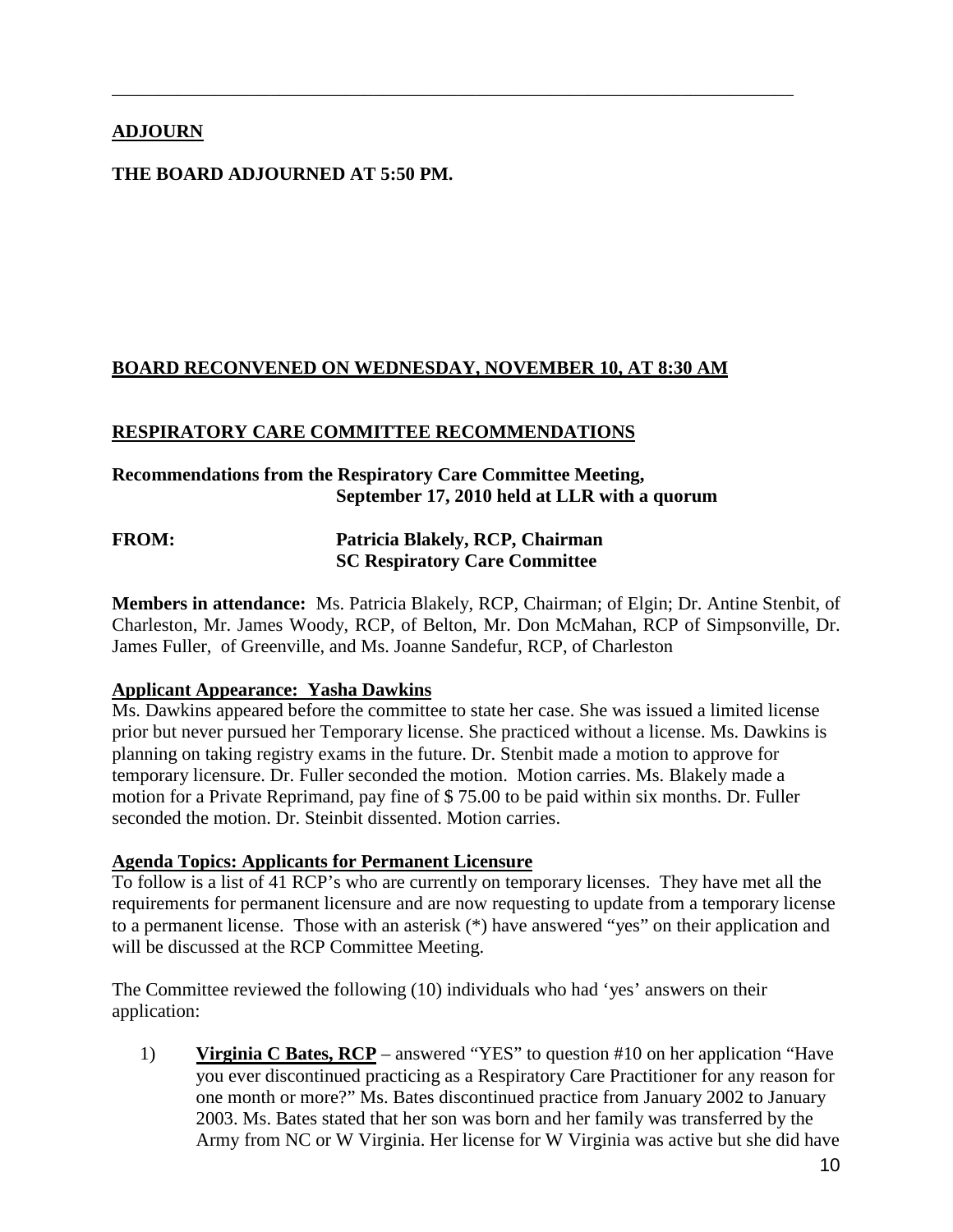problems finding employment when she first moved there. Ms. Bates husband had to leave for his new duty station six months prior to her moving and she had a newborn in NC so she did not work until after she moved to W Virginia. Ms. Sandifer made a motion to recommend for permanent licensure. Dr. Stenbit seconded the motion. Motion carries.

\_\_\_\_\_\_\_\_\_\_\_\_\_\_\_\_\_\_\_\_\_\_\_\_\_\_\_\_\_\_\_\_\_\_\_\_\_\_\_\_\_\_\_\_\_\_\_\_\_\_\_\_\_\_\_\_\_\_\_\_\_\_\_\_\_\_\_\_\_\_\_\_\_

- 2) **Timothy A Cook, RCP** answered "YES" to question #13 on his application "Have you ever voluntarily surrendered a Respiratory Care Practitioner's certificate/License?" Mr. Cook surrendered his RT license in Tennessee because he moved back to Louisiana and no longer needed it. Mr. McMahon made a motion to recommend for permanent licensure. Dr Stenbit seconded the motion. Motion carries.
- 3) **James J Ellerbe II, RCP** answered "YES" to question #10 on his application "Have you ever discontinued practicing as a Respiratory Care Practitioner for any reason for one month or more?" Mr. Ellerbe II left a job in Hamlet, NC due to the decrease in hours. When the economy decreased, so did his hours. He started full time and eventually ended up with part-time. Finally, a student was hired taking a lot of his hours. He left the job because it was not paying the bills. Mr. McMahon made a motion to recommend for permanent licensure. Dr. Stenbit seconded the motion. Motion carries.
- 4) **Ashley L Hale, RCP** answered "YES" to question #10 on her application to "Have you ever discontinued practicing as a Respiratory Care Practitioner for any reason for one month or more?" and question #11: "Have you ever been arrested, indicted, or convicted, pled guilty, or pled nolo contendere for violation of any federal, state, or local law (other than a minor traffic violation)?" Ms. Hale went 4 months without practicing respiratory care. Her travel assignment ended in June 2008. She moved back to NC for a month before relocating to Chicago, IL. Ms. Hale was pulled over in September 2005 for a DUI. Ms. Hale was convicted in February 2006. Ms. Hale's driver license was suspended for a year and in the meantime was given a provisional license to get to work and school. Ms. Hale completed community service and an alcohol abuse class. Ms. Hales was fully reinstated in February 2007 and there have been no further incidents. Ms. Sandifer made a motion to recommend for permanent licensure. Dr. Stenbit seconded the motion. Motion carries.
- 5) **Janice A Hamons** Answered "yes" on the application to question #10:"Have you ever discontinued practicing as a Respiratory Care Practitioner for any reason for one month or more?" From March of 1989 to May of 1989 Ms. Hamons was unemployed due to relocation. Ms. Blakely made a motion to recommend for permanent licensure. Dr. Stenbit seconded the motion. Motion carries.
- 6) **Janette M. Linker** Answered "yes" on the application to question #11: "Have you ever been arrested, indicted, or convicted, pled guilty, or pled nolo contendere for violation of any federal, state, or local law (other than a minor traffic violation)? "Ms. Linker had a fraudulent check charge in 1997 that was paid in full. Ms. Blakely made a motion to recommend for permanent licensure. Dr. Stenbit seconded the motion. Motion carries.
- 7) **Magnolia Montana** Answered "yes" on the application to question #10: "Have you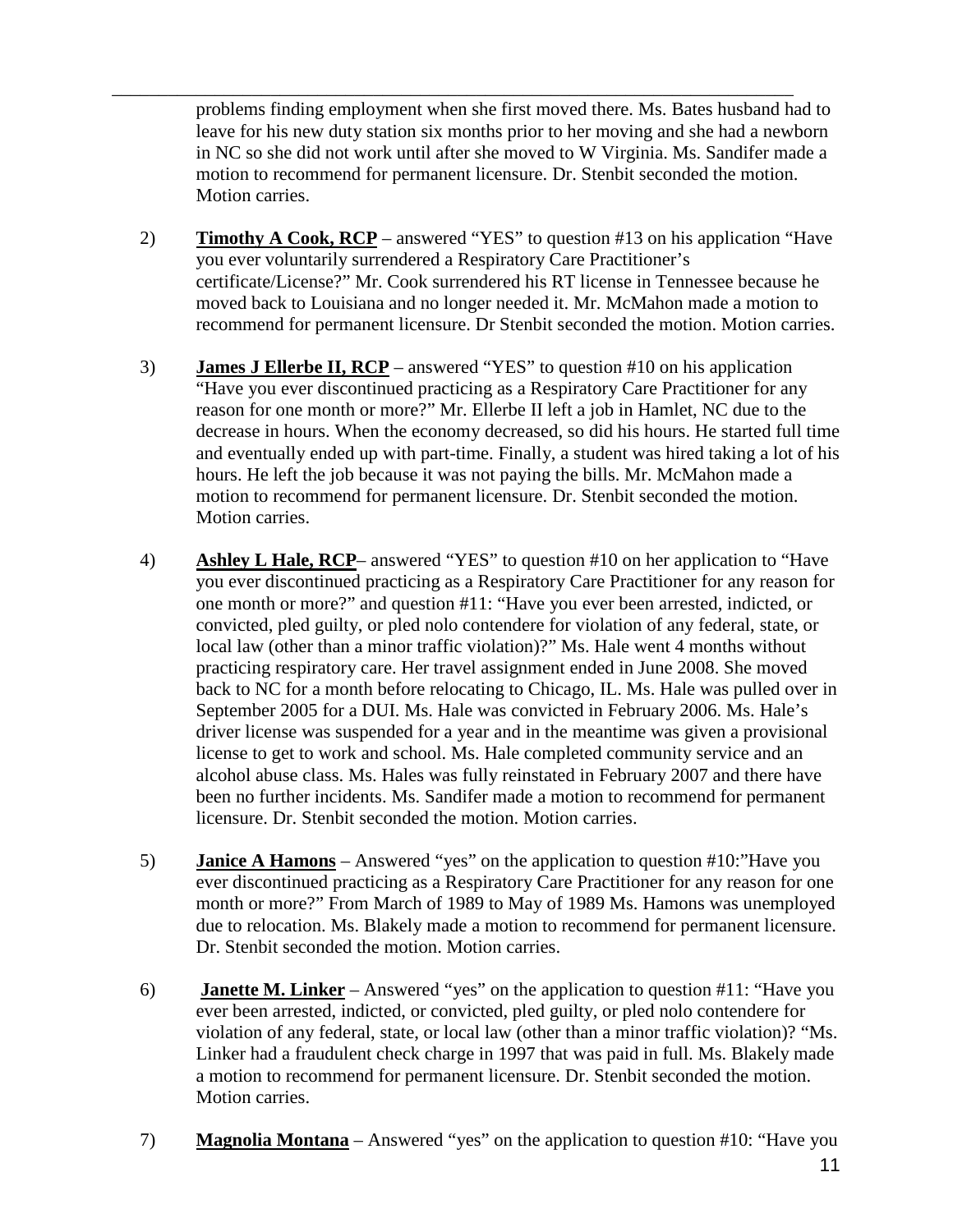ever discontinued practicing as a Respiratory Care Practitioner for any reason for one month or more?" Ms. Montana received a bachelor's degree as a respiratory therapist from Colombia, South America and since she moved to the United States in 2005 and discontinued practicing as a RT in Colombia, she had to start over again with her associate's degree at Greenville Technical College in 2008 and got her diploma in May 2010. Since then she has been completing her board exams, license application, and moved into a new home. Mr. Woody made a motion to recommend for permanent licensure. Dr. Steinbit seconded the motion. Motion carries.

\_\_\_\_\_\_\_\_\_\_\_\_\_\_\_\_\_\_\_\_\_\_\_\_\_\_\_\_\_\_\_\_\_\_\_\_\_\_\_\_\_\_\_\_\_\_\_\_\_\_\_\_\_\_\_\_\_\_\_\_\_\_\_\_\_\_\_\_\_\_\_\_\_

8) **Angela C Roberts** – Answered "yes" on the application to question #1: " Has your Respiratory Care Practitioner certificate /license ever been revoked, suspended, reprimanded, restricted, or placed on probation by any licensing board or any other entity?" The Arizona Board of Respiratory dismissed a case involving a letter of concern on Ms. Robert's record. Ms. Robert's was given the letter of concern by the board because of a false accusation from a married co-worker who was having personal relations with the respiratory supervisor and bragging about it openly at the place of employment. Ms. Robert's voluntarily resigned from employer not wanting to be a part of a department that turned their back on such gross misconduct and favoritism. Mr. Woody made a motion to recommend for permanent licensure. Ms. Sandefur seconded the motion. Motion carries.

#### **Recommendations for appointment to the RCP Committee**

Connie Jones, RCP Palmetto Health Baptist Columbia, SC to replace Patricia Blakely, RCP Timothy Whelan, M.D.MUSC Charleston, SC to replace Antine E Stenbit, M.D. Brandi Newsome, M.D. PHR Dept of Internal Medicine Columbia, SC to replace Muhammad Raza, M.D.

Debra Polson, RCP McLeod Regional Medical Center Florence, SC to replace Tracy Fields, RCP

Cindy Farmer, RCP Greenville Memorial Hospital Greenville, SC to replace James Woody, RCP

#### **NEXT MEETING DATE**

The Committee's next meeting is scheduled for Friday, January 21, 2011

#### **Dr. Chow moved to accept the recommendations and Dr. Ball seconded the motion. The motion was unanimously passed.**

### **JOINT PHARMACIST ADMINISTERED INFULENZA VACCINES ADVISORY COMMITTEE**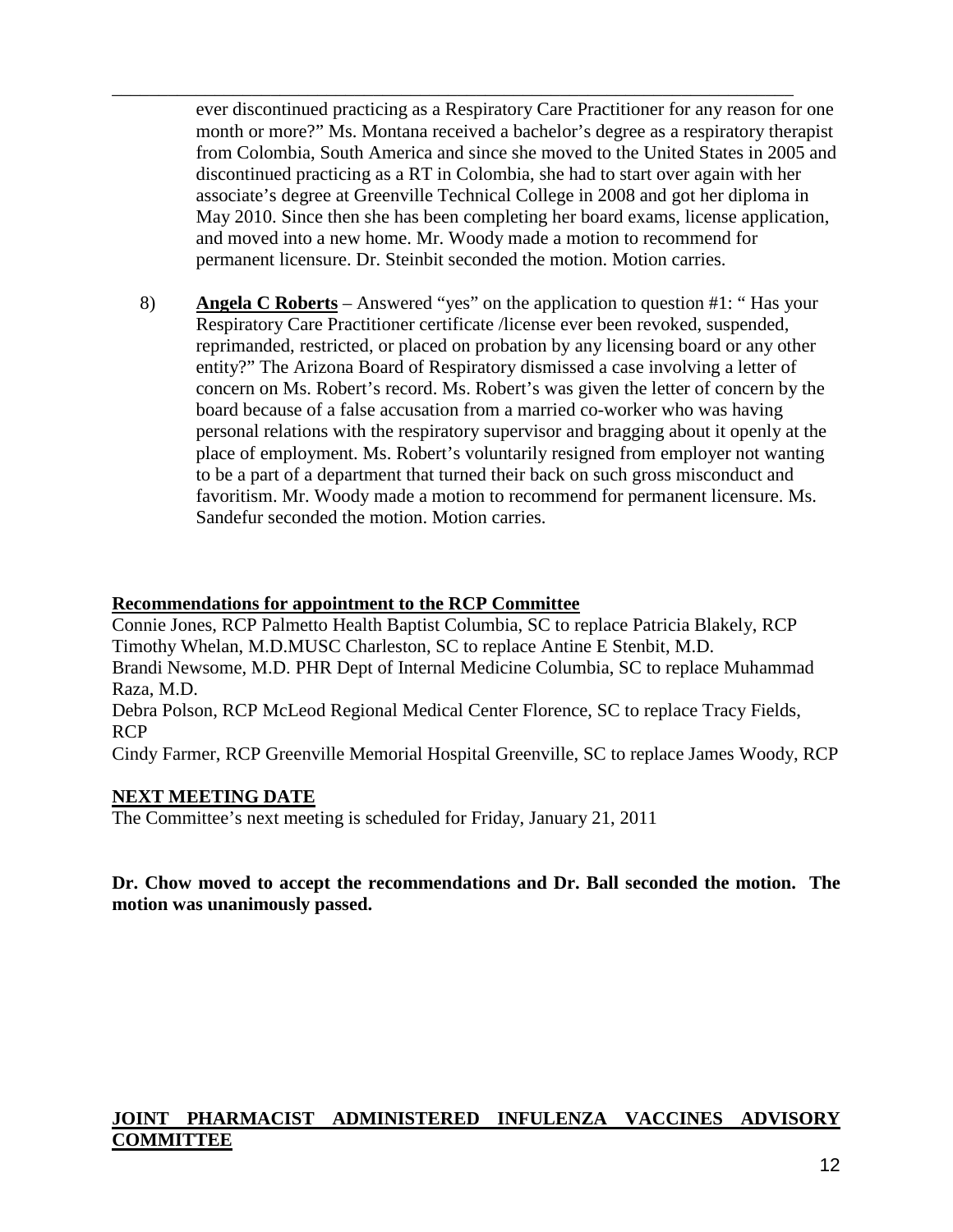**Dr. Linda Bell, Chairperson of the Committee, appeared before the Board to present the Committee's recommended protocol for pharmacists to administer flu vaccine to adults without a physician's order.**

\_\_\_\_\_\_\_\_\_\_\_\_\_\_\_\_\_\_\_\_\_\_\_\_\_\_\_\_\_\_\_\_\_\_\_\_\_\_\_\_\_\_\_\_\_\_\_\_\_\_\_\_\_\_\_\_\_\_\_\_\_\_\_\_\_\_\_\_\_\_\_\_\_

**Dr. Bell advised the Board that the Committee had met twice and had unanimously approved the protocol being presented to the Board.**

**After a brief summary of the protocol's provisions by Dr. Bell, the Board unanimously approved the protocol (see attached) as presented** 

### **VACCINE ADMINISTERED BY PHARMACISTS**

**The Board considered an amended policy (see attached) pertaining to the administration of vaccines other than influenza, by pharmacists. After a brief discussion, Dr. deHoll moved for approval. Dr. Turner seconded the motion and the Board unanimously approved the amended policy with instructions to staff to post to the Board's website.**

**Steve Jeffries, RCP Request to be released from Agreement**

**Dr. Kowalski made a motion to release Mr. Jeffries's from his Board Agreement. Dr. Ball seconded the motion Motion carries**

### **OFFICE OF LICENSURE AND COMPLIANCE**

**David Christian, Director of the Office of Licensure and Compliance (OLC) appeared before the Board along with several staff members. He explained to the Board OLCs function and organizational framework. He also told the Board that the agency was implementing a new technology (computer based) system that would be in place by March. Mr. Christian told the Board that members would be notified by email when an applicant is ready for his interview.** 

### **TELEMEDICINE-PHYSICIAN-PATIENT RELATIONSHIP**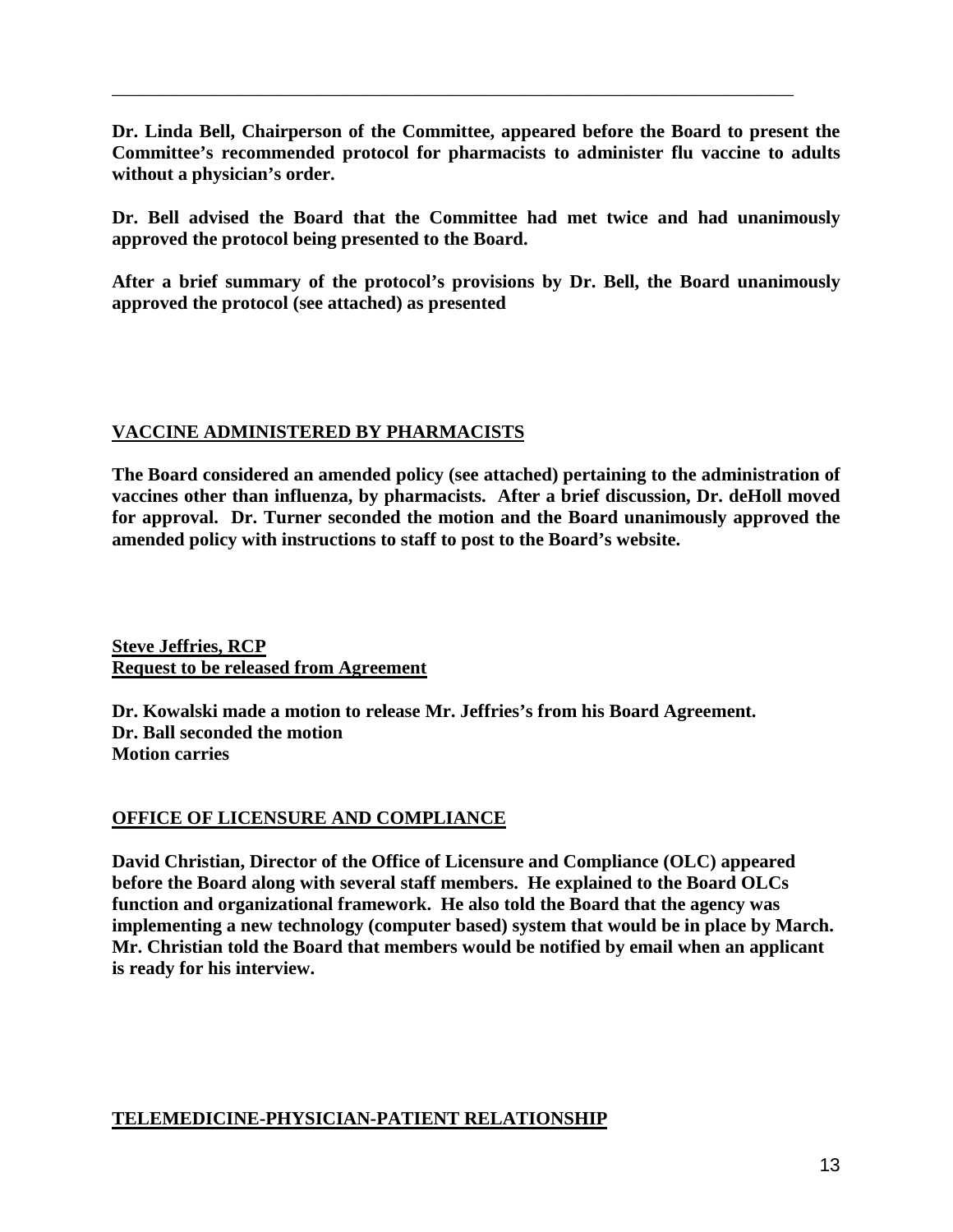**Dr. Costa asked that the Board consider the issue of telemedicine, defined as a physician not located in South Carolina making a diagnosis and/or recommending or rendering treatment to a patient located in South Carolina and how this is understood in the context of a proper physician-patient relationship.**

\_\_\_\_\_\_\_\_\_\_\_\_\_\_\_\_\_\_\_\_\_\_\_\_\_\_\_\_\_\_\_\_\_\_\_\_\_\_\_\_\_\_\_\_\_\_\_\_\_\_\_\_\_\_\_\_\_\_\_\_\_\_\_\_\_\_\_\_\_\_\_\_\_

**Dr. Costa indicated that this issue is not to be confused with internet prescribing, defined as filling out a form on the internet and obtaining non-controlled and/or controlled medications.**

**Also appearing and/or addressing the Board were Richard Chalk, Dr. David Vormohr, Dr. Stephen Luther, and Michael Iaquinta from Integrated Select-Teledoc, Dr. Griffin Cupstid and Dr. Ralph Riley representing the South Carolina Academy of Family Physicians, Dr. Ed Spencer from the SC Department of Mental Health, Scott Hulstrand from the South Carolina Medical Association, Dr. Duncan Howe from the University of South Carolina School of Medicine.**

**Mr. Chalk told the Board that he believed there was an exception in the law allowing for physicians to prescribe without first performing a physical examination. Dr. Riley and Dr. Cupstid expressed concerns of allowing the prescribing of medications via telephone.** 

**Dr. Howe told the Board the USC School of Medicine had a couple of pilot projects funded by grants involving telemedicine in telepsychiatry and teleopthamology in rural areas of South Carolina. He indicated that the psychiatrists involved were required to meet with the patients and that prescribing would be done in concert with the primary care physician.**

**Dr. Spencer told the Board that he SC Department of Mental Health had a program in 18 hospitals throughout the State in Psychiatry using SC licensed and Board certified physicians. The physicians provide consult services to the attending physicians in these hospitals emergency rooms.**

**Mr. Hulstrand told the Board that the SC Medical Association had many concerns with the telemedicine concept, particularly as it related to the foundation of the physician-patient relationship.**

**Dr. deHoll indicated that he would like the Board to ensure it develops a policy that addresses the wide breadth of services that are offered via telemedicine. Dr. deHoll accepted the Chair of an ad hoc Committee to study the subject and make recommendation to the Board at a future date.**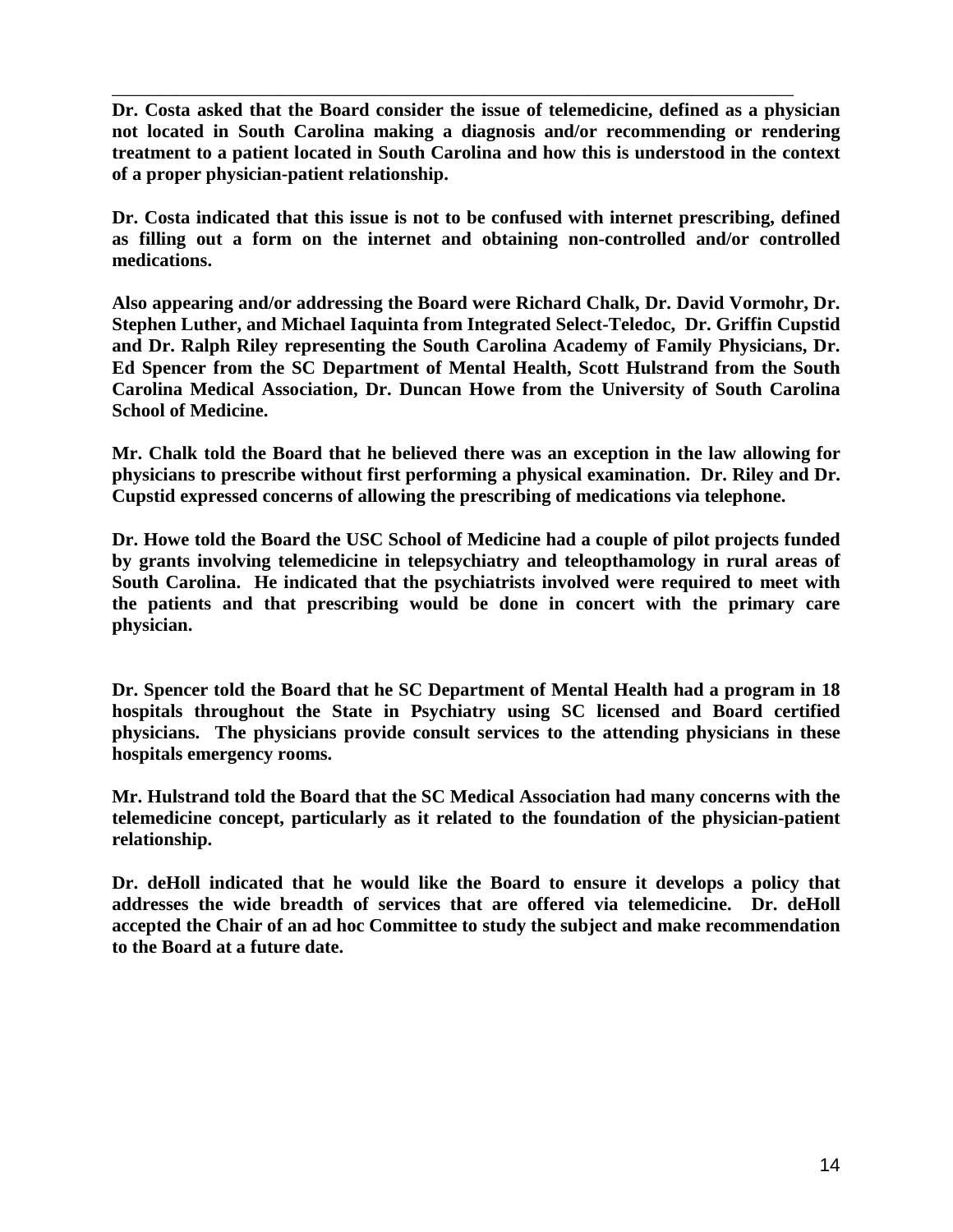#### **BOARD ELECTIONS**

**The Board held its annual election for officers. Dr. Turner moved that the Board retain Dr. Costa as President, Dr. Gardner as Vice-president, and Dr. deHoll as Secretary for the 2011 calendar year. Dr. Welsh seconded the motion and the Board unanimously approved the motion.**

\_\_\_\_\_\_\_\_\_\_\_\_\_\_\_\_\_\_\_\_\_\_\_\_\_\_\_\_\_\_\_\_\_\_\_\_\_\_\_\_\_\_\_\_\_\_\_\_\_\_\_\_\_\_\_\_\_\_\_\_\_\_\_\_\_\_\_\_\_\_\_\_\_

#### **PHYSICIAN ASSISTANT ADVISORY COMMITTEE APPOINTEMNT**

**Upon the recommendation of Dr. Costa, the Board unanimously approved Dr. Gardner to serve as the Board's representative on the Advisory Committee for the 2011 calendar year.**

### **ACUNPUNCTURE COMMITTEE RECOMMENDATIONS**

**Dr. Chow presented recommendations from the Acupuncture Advisory Committee**

**Recommendations** *-of-***State Board of Medical Examiners Acupuncture Advisory Committee**

### **CALL TO ORDER**

Mr. Martin Herbkersman, of Columbia, Chair of the Committee, called the regular meeting of the Acupuncture Advisory Committee to order at 1:30 P.M. on Friday, September 24, 2010, 110 Centerview Drive, Columbia, South Carolina, with a quorum present. Mr. Herbkersman announced that the meeting was being held in accordance with the Freedom of Information Act by notice mailed to *The State* Newspaper, Associated Press, and all other requesting persons, organizations, or news media. In addition, notice was posted on the bulletin boards located at both main entrances of the Kingstree Building where the Board office is located.

The Committee members present were as follows: Mr. Martin Herbkersman, Chairperson, of Columbia; Ms. Audrey Temelini, of Mt. Pleasant, Gary Nestler, of Charleston, Nancy Trevanian Tsai, M.D. of Charleston and Jim Chow, M.D. of Columbia.

Members of the staff participating in this meeting included: Sheridon Spoon, General Counsel; Mr. Bruce Duke, Administrator, Ms. April Dorroh, Administrative Assistant.

#### **ADOPTION OF AGENDA The agenda for the meeting was reviewed and accepted.**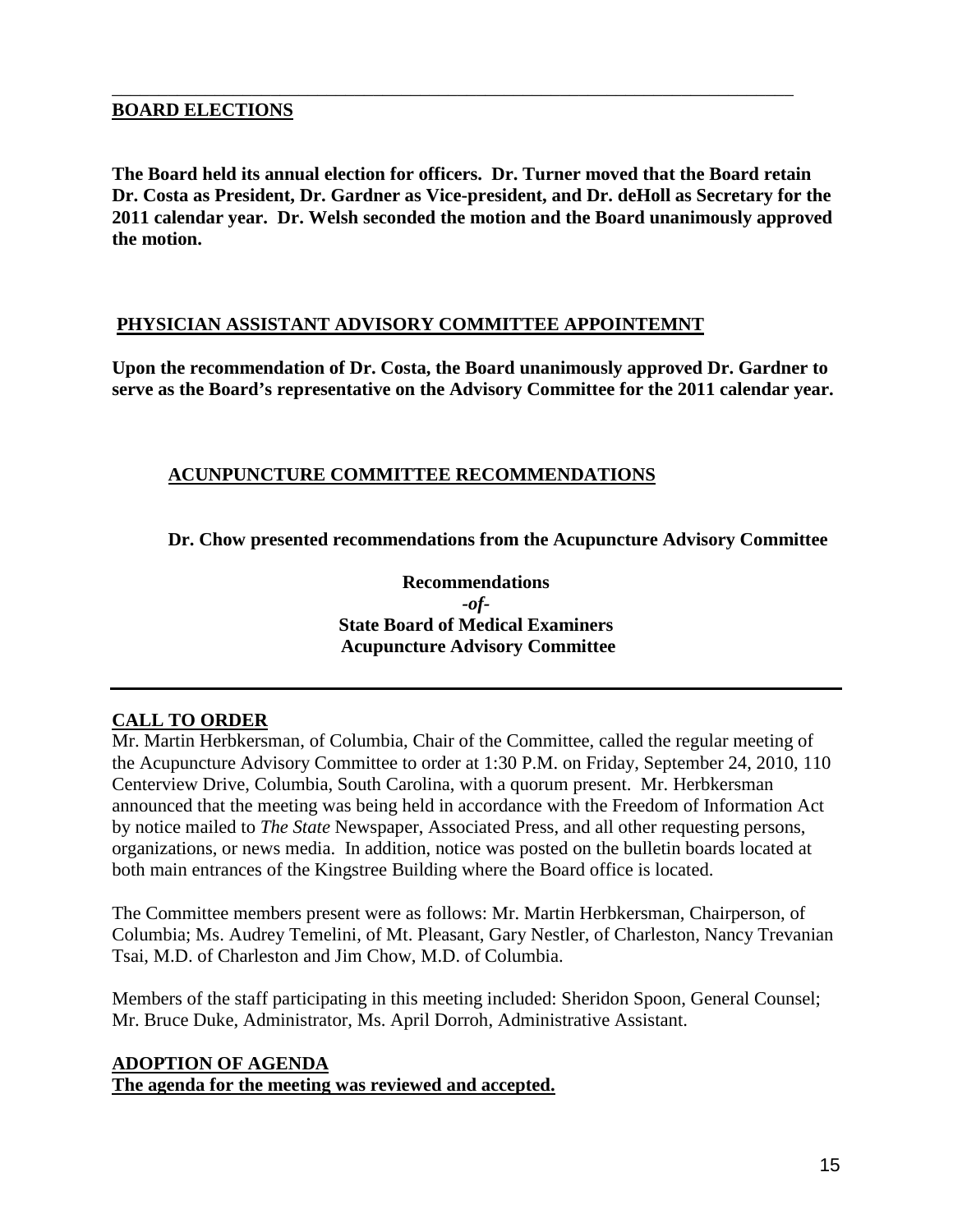#### **APPROVAL OF MINUTES Mr. Herbkersman noted that the minutes were approved at the previous meeting for the last two meetings.**

\_\_\_\_\_\_\_\_\_\_\_\_\_\_\_\_\_\_\_\_\_\_\_\_\_\_\_\_\_\_\_\_\_\_\_\_\_\_\_\_\_\_\_\_\_\_\_\_\_\_\_\_\_\_\_\_\_\_\_\_\_\_\_\_\_\_\_\_\_\_\_\_\_

# **AGENDA TOPIC:**

Mr. Herbkersman briefly discussed Adjunctive therapies in acupuncture, Dry Needling and the use of Laser in Acupuncture. No recommendations were made at this time on any of the three subjects.

Martin Herbkersman made a motion once applicants are approved by committee member to send recommendation for Board approval before the next Acupuncture meeting, giving applicants the opportunity to go to work sooner. Motion seconded by Audrey Temelini.

All in Favor

## **APPLICATIONS FOR APPROVAL:**

Attached is a list of Acupuncturists who are currently on temporary licenses. They have met all the requirements for permanent license and are now requesting to update from the temporary license to the permanent license

| <b>Acupuncture Temp listing</b> |                   |                    |                                  |                                         |                   |
|---------------------------------|-------------------|--------------------|----------------------------------|-----------------------------------------|-------------------|
| <b>Last Name</b>                | <b>First Name</b> | <b>Subcategory</b> | <b>Expiration</b><br><b>Date</b> | <b>Full Credential</b><br><b>Number</b> | <b>Profession</b> |
| <b>BEARD</b>                    | <b>ALISON</b>     | TL                 | 11/30/2010 MAP. 156              |                                         | ACUP              |
| <b>CAIRNS</b>                   | SIMON             | TL                 | 11/30/2010 MAP . 150             |                                         | ACUP              |
| <b>CLIPP</b>                    | <b>STEPHEN</b>    | TL                 | 11/30/2010 MAP . 153             |                                         | ACUP              |
| <b>CULLEN</b>                   | <b>OLIVIA</b>     | TL                 | 11/30/2010 MAP . 157             |                                         | ACUP              |
| <b>DANN</b>                     | <b>STEPHANIE</b>  | TL                 | 11/30/2010 MAP . 158             |                                         | ACUP              |
| <b>HARRIS</b>                   | LORRAINE          | TL                 | 11/30/2010 MAP . 155             |                                         | ACUP              |
| <b>KIM</b>                      | KWAN              | TL                 | 11/30/2010 MAP . 154             |                                         | ACUP              |
| <b>KISER</b>                    | <b>JENNIFER</b>   | TL                 | 11/30/2010 MAP . 151             |                                         | <b>ACUP</b>       |
| LUCZYNSKI SANDRA                |                   | TL                 | 11/30/2010 MAP . 152             |                                         | <b>ACUP</b>       |
| <b>PETERS</b>                   | ABBIGAIL          | TL                 | 11/30/2010 MAP . 148             |                                         | ACUP              |
| <b>SOTO</b>                     | ANGELA            | TL                 | 11/30/2010 MAP . 146             |                                         | ACUP              |
| <b>STEWART</b>                  | <b>MEREDITH</b>   | TL                 | 11/30/2010 MAP . 149             |                                         | ACUP              |
| <b>TORRES</b>                   | ALEXANDER  TL     |                    | 11/30/2010 MAP . 159             |                                         | ACUP              |
| <b>WEI</b>                      | <b>ADRIENNE</b>   | TL                 | 11/30/2010 MAP . 147             |                                         | ACUP              |

Mr. Nester made a motion to accept the applicants for permanent licensure. Seconded by Dr. Tsai.

# **ADJOURNMENT**

**There being no additional business, Mr. Herbkersman moved to adjourn the meeting and Ms. Temelini seconded the motion. All in favor. The meeting was adjourned at 2:45 P.M.**